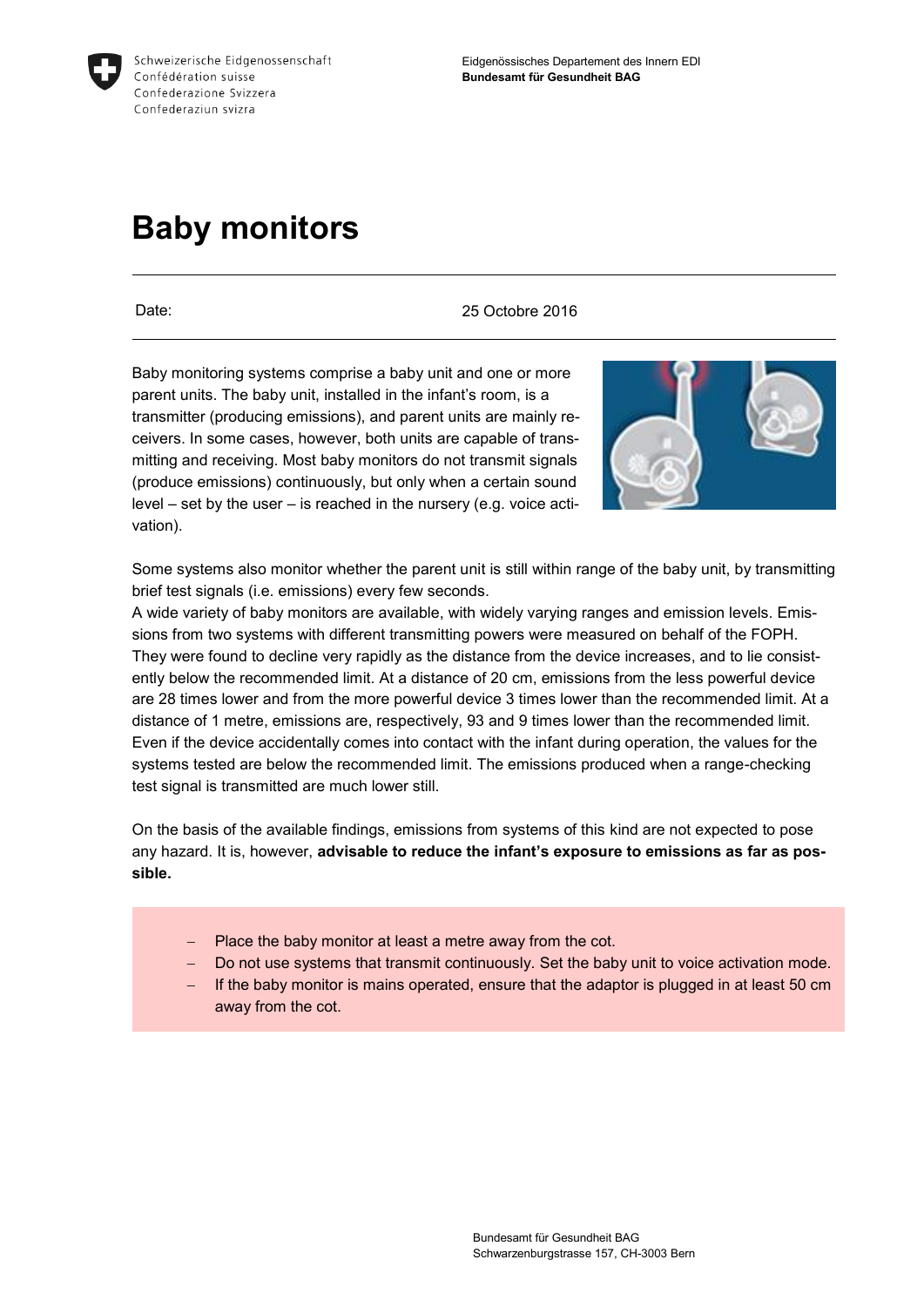

## **1 Technical data**

Baby monitors operate at a wide variety of frequencies, with corresponding differences in transmitting power and range (Table 1). For most of these frequencies, devices are not permitted to transmit continuously (continuous carrier); signals should therefore only be transmitted from a given sound level. Most monitoring systems are unidirectional, i.e. the baby unit can only transmit and the parent unit can only receive. In systems with a range-checking function, a signal is transmitted by the baby unit every few seconds to determine whether the parent unit is still within range. In some cases, this function can be deactivated. With bidirectional systems, where both units can transmit and receive, range checking can be performed using the parent unit, e.g. by pressing a button.

Certain systems also have a video monitoring function. These require a continuous carrier (e.g. at 2400 MHz) and produce emissions continuously.

The limits recommended by the International Commission on Non-Ionizing Radiation Protection (IC-NIRP) for electric fields depend on the frequency [1].

| <b>Frequency (MHz)</b> | Wavelength<br>(m) | <b>Max. transmitting</b><br>power (mW) | Max. range<br>(m) | <b>OFCOM</b><br>designation       | <b>ICNIRP</b><br><b>Reference</b><br>level (V/m) |
|------------------------|-------------------|----------------------------------------|-------------------|-----------------------------------|--------------------------------------------------|
| 27                     | 11                | 100                                    | 400               | Wireless audio<br>Baby monitoring | 28                                               |
| 40,7                   | 6,5               | 10                                     | 150               | Gen. short-range<br>radio devices | 28                                               |
| 446                    | 0,7               | 500                                    | 5000              | Professional mo-<br>bile radio    | 29                                               |
| 865                    | 0,35              | 10                                     | 400               | Wireless audio                    | 40                                               |
| 1800                   | 0,17              | 20                                     |                   | Wireless audio                    | 58                                               |
| 1900                   | 0, 16             | 250                                    | 300               | <b>DECT</b>                       | 60                                               |
| 2400                   | 0,125             | 10                                     | 300               | Gen. short-range<br>radio devices | 61                                               |

|  | Table 1: Frequencies used by baby monitors |  |  |  |
|--|--------------------------------------------|--|--|--|
|--|--------------------------------------------|--|--|--|

#### **Low-frequency fields**

Baby monitors are battery or mains operated. In mains-operated systems, the adaptor is in operation even when the device is switched off. Frequently, a low-cost, inefficient transformer is used, producing substantial 50 Hz (stray) magnetic fields in the immediate environment. At a distance of 50 cm, however, these stray fields are very weak.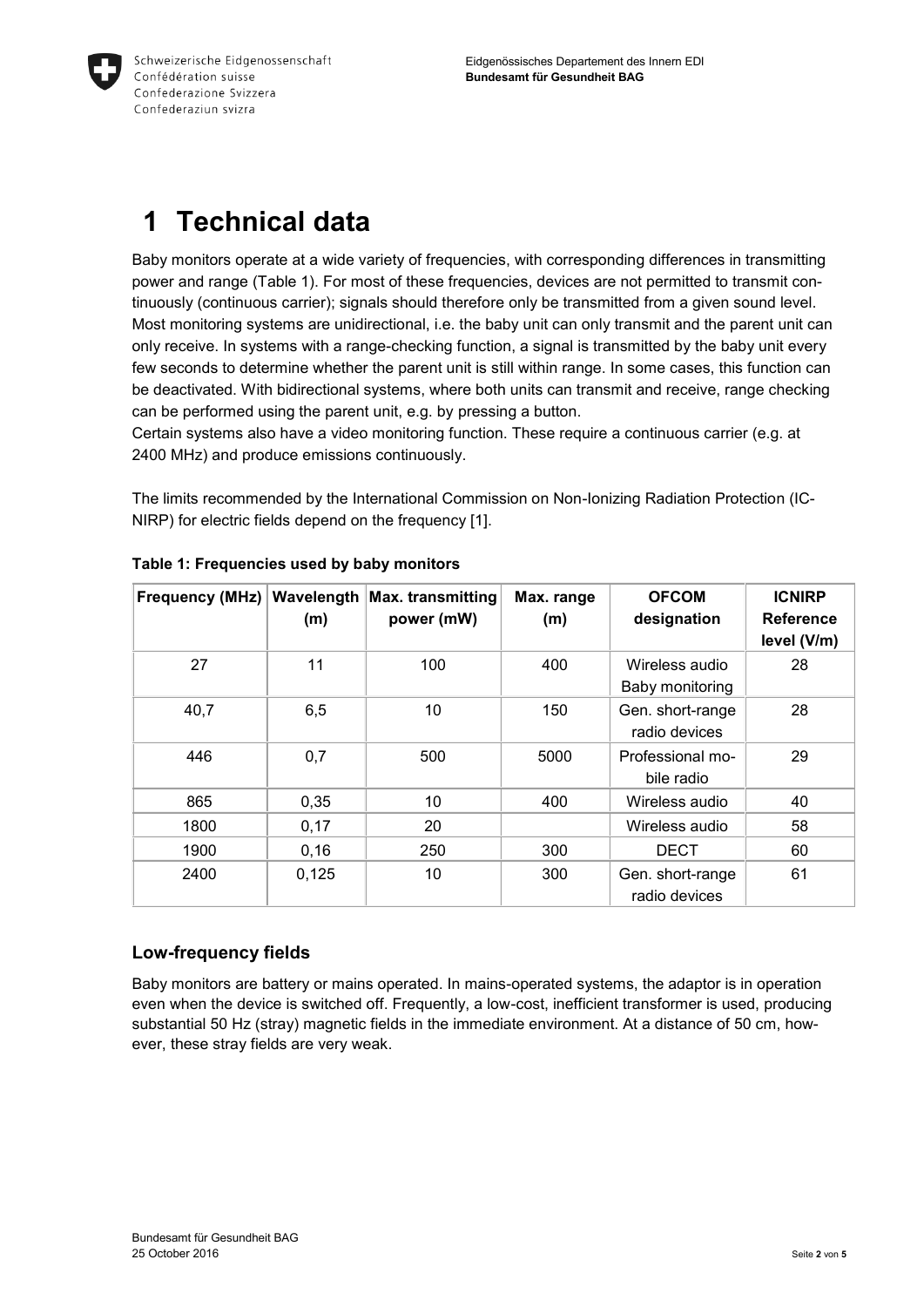

### **2 Exposure measurements**

Exposure to emissions is best described by the specific absorption rate (SAR, in watts per kilogram), which is a measurement of the electromagnetic radiation (W) absorbed by the human body (kg). In appliances operated at least one wavelength away from the body, the electric field can be measured as a basis for calculation of the SAR.

In a study carried out by the IT`IS Foundation on behalf of the FOPH, electric fields were measured for two different baby monitors. Although baby monitors should not be operated close to the body, the SAR was also determined for both models [2]. For these measurements, a sustained tone was used to keep the devices operating continuously, producing the highest possible emission levels.

#### **SAR values**

The SAR values measured for the two baby monitors are shown in Table 2. In both cases, the value is well below the limit of 2 W/kg recommended by the ICNIRP [1].

| <b>Device</b>  | <b>Frequency (MHz)</b> | <b>Transmitting power</b><br>(mW) | SAR (W/kg) |
|----------------|------------------------|-----------------------------------|------------|
| Baby monitor 1 | 863                    | 10                                | 0.01       |
| Baby monitor 2 | 446                    | 500                               | 0.08       |

**Table 2: SAR values for two markedly differing baby monitors** 

#### **Electric fields**

The electric fields measured close to the devices during continuous operation are shown in Figure 1. It is striking that these are highly distance dependent. The field strengths measured are always below the frequency-dependent limits recommended by the ICNIRP (40 V/m for baby monitor 1 and 29 V/m for baby monitor 2) [1]. At the recommended operating distance of a metre, the fields are 0.43 V/m and 3.2 V/m respectively.



Figure 1: Electric field (E-field) over distance for two different baby monitors [2].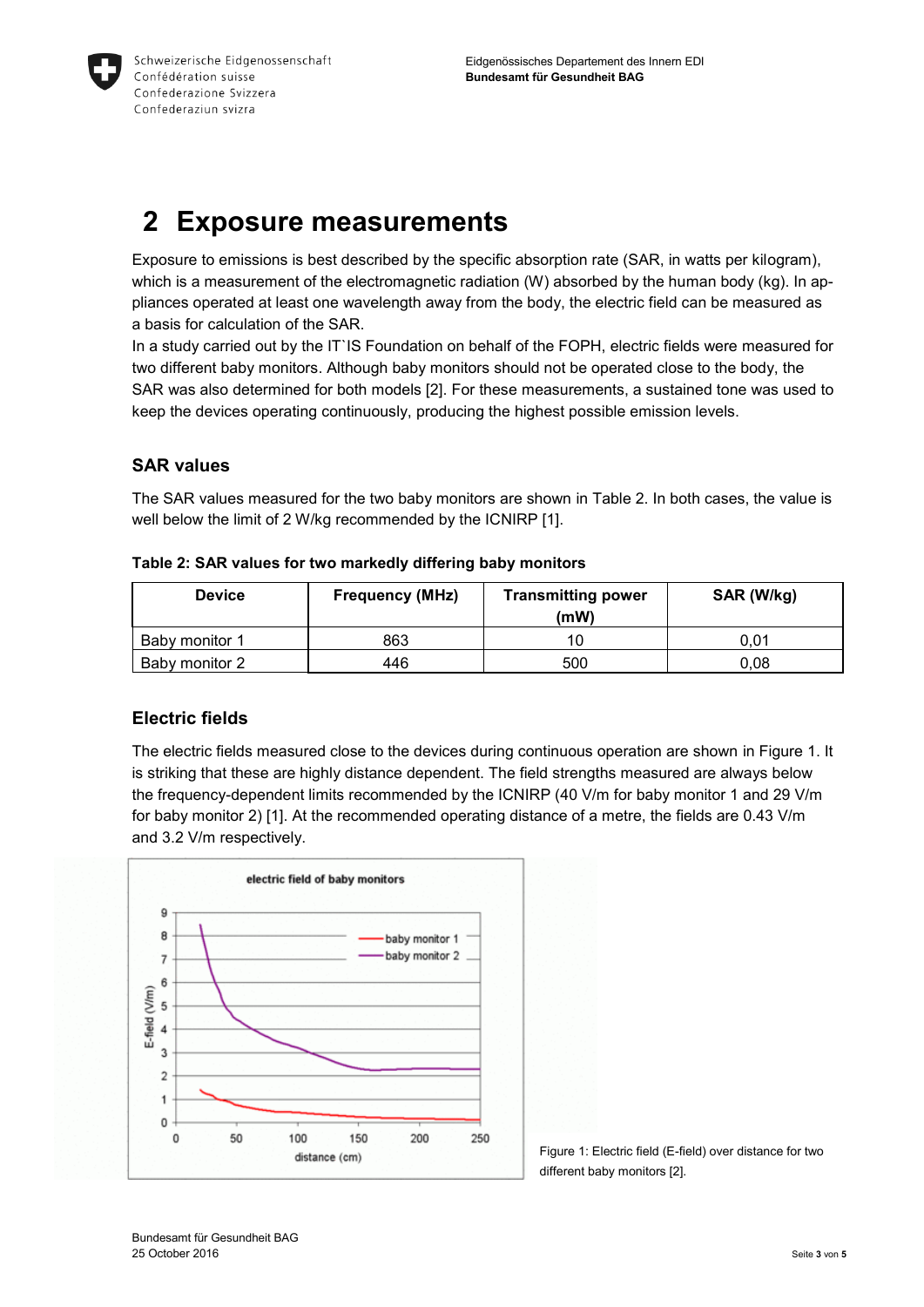

## **3 Health effects**

Short-term health effects due to electromagnetic fields can be assessed on the basis of the limits recommended by the ICNIRP [1]. Since emissions from baby monitors are well below these limits, shortterm health effects are not to be expected.

Little is known about possible long-term effects of weak high-frequency electromagnetic fields, such as occur in the vicinity of baby monitors. One way of responding to these uncertainties is, as a precautionary measure, to minimize exposure by ensuring that the recommended distance between the device and the infant is maintained, and by switching on the voice activation function.

### **4 Legal regulations**

Specifications for the output power of baby monitors are included in the technical interface regulations (RIR) issued by the Federal Office of Communications (OFCOM).

■ BAKOM: Technical Radio Interface Regulations